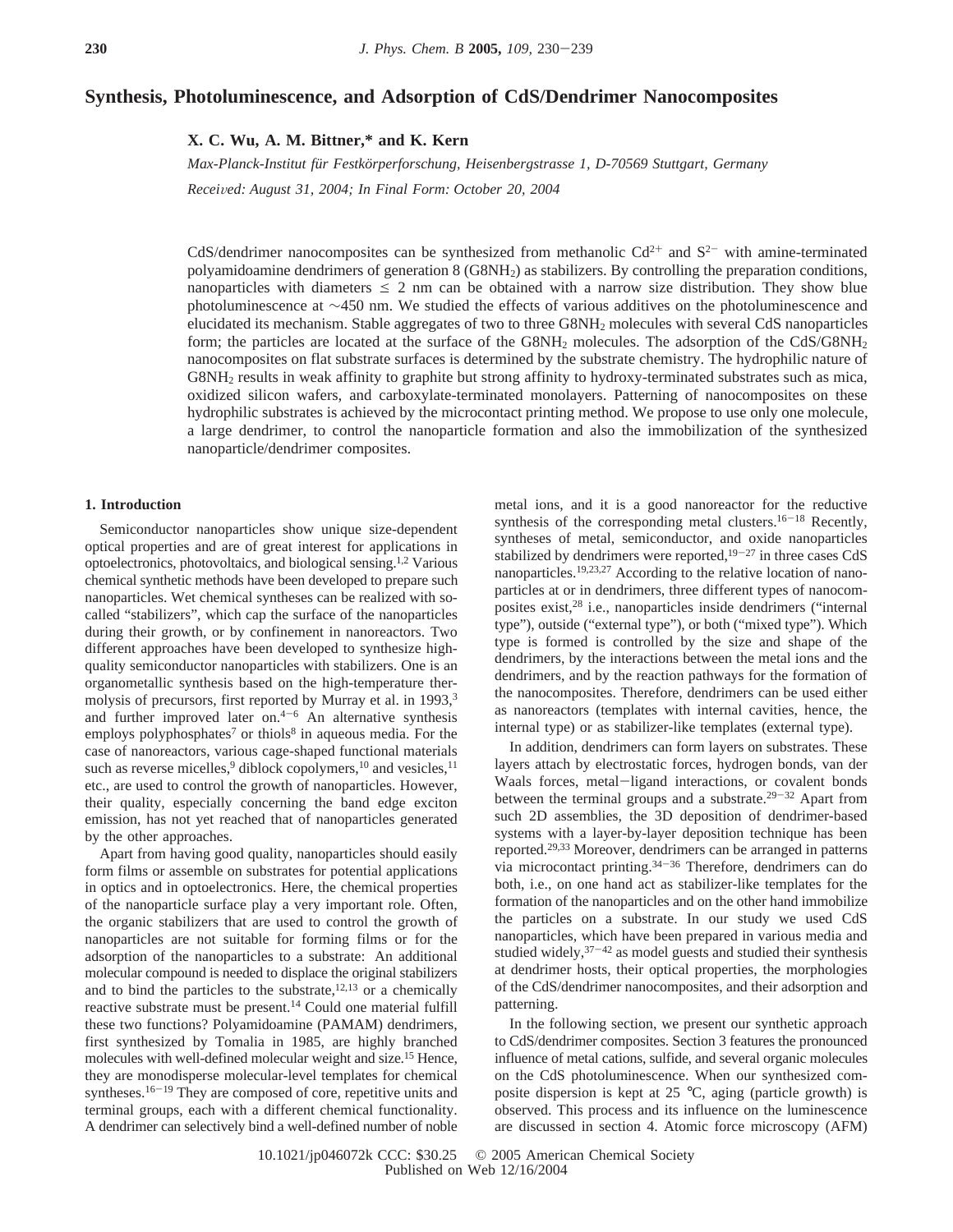results on morphology, adsorption, and patterning of the composites are given in section 5. Section 6 concludes by providing a summary and an outlook.

#### **2. Experimental Section**

We employed "G8NH<sub>2</sub>", an amine-terminated, generation 8 polyamidoamine starburst dendrimer (8% (w/w) in methanol, Dendritech). Cd(CH<sub>3</sub>COO)<sub>2</sub>, Pb(CH<sub>3</sub>COO)<sub>2</sub>, Zn(CH<sub>3</sub>COO)<sub>2</sub>, hexadecylamine  $(CH_3(CH_2)_{15}NH_2)$ , Na<sub>2</sub>S (all of analytical grade), and mercaptohexadecanoic acid  $(HOOC(CH<sub>2</sub>)<sub>15</sub>SH)$ (90%) were from Aldrich. Dodecanethiol ( $CH<sub>3</sub>(CH<sub>2</sub>)<sub>11</sub>SH$ ; >98%), methanol (analytical grade), NaOH (analytical grade), 25% NH<sub>4</sub>OH in water (VLSI Selectipur), 31%  $H_2O_2$  in water (VLSI Selectipur), and 30% HCl (Suprapur) were from Merck. Water (18.2 M $\Omega$  cm) was from a Millipore system.

 $Cd^{2+}$ ,  $S^{2-}$ , and  $GSNH_2$  were mixed at room temperature under an argon atmosphere to obtain CdS/G8NH<sub>2</sub> nanocomposites. A typical preparation of  $CdS/G8NH<sub>2</sub>$  nanocomposites with an initial  $Cd^{2+}/S^{2-}$  molar ratio of 1:1 was as follows: a 50  $\mu$ L G8NH<sub>2</sub> solution was diluted with methanol to 2.5 mL (5.5  $\mu$ M G8NH<sub>2</sub>); then 2.5 mL of 2 mM Cd(CH<sub>3</sub>COO)<sub>2</sub> and 2.5 mL of  $2 \text{ mM }$  Na<sub>2</sub>S in methanol were added sequentially. The initial ratio  $Cd^{2+}/G8NH_2$  was 360; this ratio was used for all syntheses. For adsorption, printing, and transmission electron microscopy experiments, the solution was dialyzed against pure methanol for 1 day.

Silicon wafers (orientation (100), from Crystal, Berlin, Germany) were terminated by silicon oxide and OH groups by the standard RCA procedure: 15 min immersion into a 1:1:5 mixture of 25% NH<sub>4</sub>OH, 31% H<sub>2</sub>O<sub>2</sub>, and water at 65-75 °C; rinsing with water; 15 min immersion into a 1:1:5 mixture of 30% HCl, 31% H<sub>2</sub>O<sub>2</sub>, and water at 65-75 °C; rinsing with water. Highly oriented pyrolytic graphite (HOPG) of ZYA quality was from NTMDT, Moscow. Gold/mica substrates were obtained by depositing  $150-200$  nm of gold  $(0.2 \text{ nm s}^{-1})$  on freshly cleaved 300  $\degree$ C hot mica at a base pressure of 10<sup>-5</sup> mbar. Before use, gold substrates were flame-annealed at dark red glow with a small butane flame. HOOC(CH<sub>2</sub>)<sub>15</sub>S/gold was prepared by overnight immersion of annealed gold/mica in 1 mM mercaptohexadecanoic acid in ethanol.

UV/visible absorption spectra were obtained with a Perkin-Elmer Lambda 2 spectrometer; photoluminescence and excitation spectra with a Perkin-Elmer LS 50B spectrometer. Photoluminescence quantum yields were determined by comparison with a Coumarin 47 solution. Transmission electron micrographs of composite-covered grids were recorded at 200 kV with a Philips CM 200. For the time-resolved measurements, the pulsed output of a frequency-doubled titanium-sapphire laser (370 nm, 150 fs, 76 MHz) was used for sample excitation. The photoluminescence signal was spectrally dispersed by a monochromator and temporally resolved by a synchroscan streak camera system (Hamamatsu). The time resolution of the system was 10 ps. Atomic force microscopy images were obtained in intermittent contact (IC) mode with a Thermomicroscopes Autoprobe M5. Probes were ultrasharp noncontact silicon cantilevers from MikroMasch or from Nanosensors. Microcontact printing was carried out as detailed in ref 75.

## **3. CdS/Dendrimer Photoluminescence and the Influence of Additives**

PAMAM dendrimers contain three types of amine groups, NH2, NR3, and CONHR (where R is a linear hydrocarbon chain). All of them can be binding sites for  $Cd^{2+}$  ions. Their binding affinity to  $Cd^{2+}$  ions is expected to follow the order



Figure 1. Absorption and photoluminescence (PL; excitation at 320 nm) spectra of of CdS/G8NH2 nanocomposites in methanol with  $Cd^{2+/}S^{2-}$  ratios of 3:1 (solid), 1:1 (dashed), and 1:2 (dotted). Recorded 1 h after synthesis.



**Figure 2.** Effects of added  $Cd^{2+}$  or  $S^{2-}$  ions (a) and of  $Cd^{2+}/S^{2-}$  ratios (b) on the integrated PL efficiency. The open circle in a marks the initial condition, a  $Cd^{2+}/S^{2-}$  ratio of 1.5.

 $NH<sub>2</sub>$  > NR<sub>3</sub> > CONHR.<sup>43,44</sup> Unlike Cu<sup>2+</sup> and Pd<sup>2+</sup>, etc., the binding of  $Cd^{2+}$  ions to amine groups does not result in any new features in UV/visible absorption spectra. This excludes the possibility of controlling the load factor of  $Cd^{2+}$  in dendrimers by a simple spectroscopic titration. Hence, we evaluated the loading of  $Cd^{2+}$  by monitoring the formation of CdS nanoparticles. Assuming two NH<sub>2</sub> groups per Cd<sup>2+</sup> ion, we mixed  $Cd^{2+}$ ,  $S^{2-}$  (ratio 1:1), and  $GSNH_2$  in the following ratios: (A)  $Cd^{2+}$  binding only NH<sub>2</sub> groups (512  $Cd^{2+}/G8NH_2$ ); (B)  $Cd^{2+}$  binding NH<sub>2</sub> and the outermost shell of NR<sub>3</sub> groups (768 Cd<sup>2+</sup>/G8NH<sub>2</sub>); (C) Cd<sup>2+</sup> binding NH<sub>2</sub> and all NR<sub>3</sub> (1023)  $Cd^{2+}/G8NH_2$ ); (D)  $Cd^{2+}$  binding NH<sub>2</sub>, all NR<sub>3</sub>, and a part of the CONHR groups (1535  $Cd^{2+}/G8NH_2$ ). Only the first case, A, resulted in a stable dispersion (no precipitation). This suggests that  $Cd^{2+}$  ions mainly interact with the terminal NH<sub>2</sub> groups; hence, the dendrimer does not act as cavity template (nanoreactor). For all following experiments, we fixed the  $Cd^{2+}/$ G8NH<sub>2</sub> ratio to 360. We varied the  $Cd^{2+}/S^{2-}$  ratios systematically and also added other ions and molecules in various relative quantities. The results of these experiments are reported in the following subsections. For comparison, a standard result for absorption and photoluminescence of our CdS/G8NH<sub>2</sub> composites is shown in Figure 1.

**Effect of Additives on the Blue Photoluminescence.** We found that the photoluminescence (PL) was sensitive to the  $Cd^{2+}/S^{2-}$  ratios. Figure 2a shows the variations in the PL yield for a sample with an initial  $Cd^{2+/}S^{2-}$  ratio of 1.5:1 after adding  $Cd^{2+}$  and  $S^{2-}$ , respectively. The final  $Cd^{2+}/S^{2-}$  ratios after the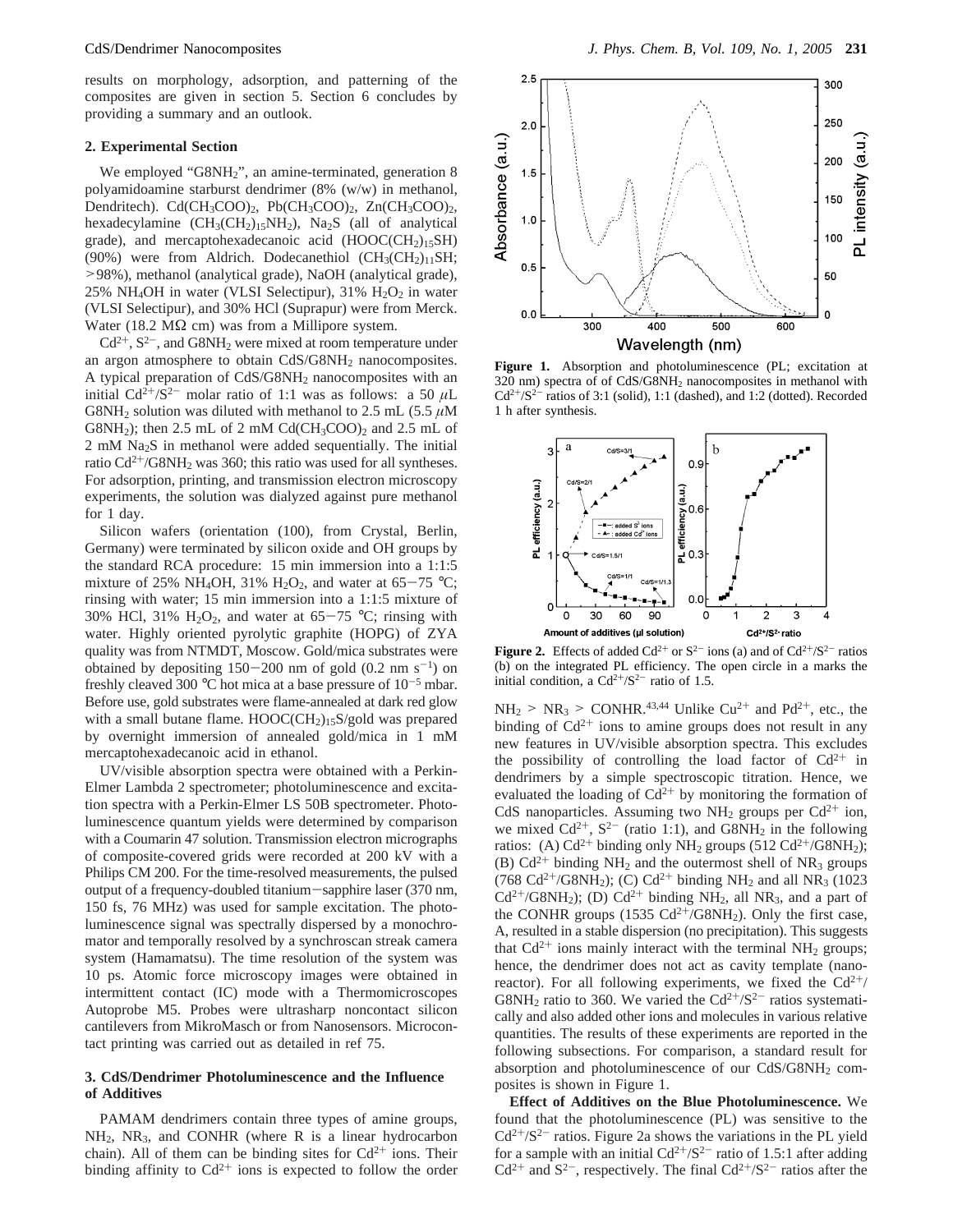

**Figure 3.** (a) Effects of adding  $Cd^{2+}$  (filled circles),  $Zn^{2+}$  (squares), and  $Pb^{2+}$  (triangles, intensity scale at right) on the PL efficiency of CdS/G8NH<sub>2</sub> (initial Cd<sup>2+</sup>/S<sup>2-</sup> ratio = 1:2). (b) Evolution of absorption spectra for CdS-ZnS core-shell structures with calculated shell thicknesses of 0, 0.17, 0.34, 0.59, and 1 nm. Inset: Dependence of the PL efficiency on the thickness of the ZnS shell.  $(Cd^{2+}/S^{2-})$  ratio = 1:1). (c) Dependence of the PL efficiency on the ratio *R* (functional groups)/  $Cd^{2+}$ : 2 mM CH<sub>3</sub>(CH<sub>2</sub>)<sub>11</sub>SH (squares), 2 mM CH<sub>3</sub>(CH<sub>2</sub>)<sub>15</sub>NH<sub>2</sub> (circles), and 10  $\mu$ M G4NH<sub>2</sub> (triangles). Cd<sup>2+</sup>/S<sup>2-</sup> ratio = 1:1; solvent methanol.

addition are marked for some values. While adding  $Cd^{2+}$ increased the PL efficiency, adding  $S^{2-}$  decreased it. Samples with an excess of  $S^{2-}$  ions (Cd<sup>2+</sup>/S<sup>2-</sup> ratio less than 1:2) were unstable—with respect to precipitation—compared to those with an excess of  $Cd^{2+}$  ions. To obtain the dependence of the PL yield on the  $Cd^{2+}/S^{2-}$  ratios, we added  $Cd^{2+}$  ions to a sample with an initial  $Cd^{2+}/S^{2-}$  ratio of 1:2 (see Figure 2b). The PL intensity increased very strongly for  $Cd^{2+/}S^{2-}$  ratios from 1 to 1.5. It tended to saturate at higher ratios. Hence, the most efficient blue PL was found for  $Cd^{2+}/S^{2-} > 1.5$ .

Adding  $\text{Zn}^{2+}$  ions, similar to the case of adding  $\text{Cd}^{2+}$  ions, led to an increase of the PL, while adding  $Pb^{2+}$  quenched it (see Figure 3a). Furthermore, by sequential addition of  $\text{Zn}^{2+}$ and  $S^{2-}$  ions to a CdS nanoparticle solution, core-shell-type structures formed as verified by gradual small red shifts of absorption spectra (Figure 3b).<sup>45-47</sup> Apart from the formation of core-shell structures, isolated ZnS nanoparticles at the surface of CdS nanoparticles and  $\text{Zn}_x\text{Cd}_{1-x}\text{S}$  (0 < *x* <1) alloys may form, too, when preparing such binary compounds. Controlling experimental parameters can avoid unwanted structures. Pure ZnS nanoparticles stabilized by G8NH<sub>2</sub> show an obvious exciton peak at ∼250 nm. The absence of this exciton peak excludes the formation of isolated ZnS nanoparticles. The



Figure 4. PL decay curves detected at the peak position (450 nm) of the blue PL for a blank CdS/G8NH<sub>2</sub> sample, for added Pb<sup>2+</sup>, and for added  $Cd^{2+}$ . The dots are experimental points, while the solid lines show biexponential theoretical fits. Inset: Example for entire decay curve; the excitation pulse arrived at ∼0.35 ns.

red shift of band gaps rules out the existence of  $Zn<sub>x</sub>Cd<sub>1-x</sub>S$  alloys since the band gap would then blue-shift with increasing  $\text{Zn}^{2+}$ content for such alloys.<sup>37,41</sup> We observed that increasing thickness of the ZnS shell in the CdS-ZnS core-shell structures lead to decreasing PL intensity (Figure 3b inset).

These results can be a first hint for the PL mechanism. To obtain more information, we tried to passivate electron trap states with electron-donating additives. This should be possible because the PL shows a large Stokes shift from the absorption band gap, pointing to PL from defect-state emission. The donor  $CH<sub>3</sub>(CH<sub>2</sub>)<sub>11</sub>SH$  binds strongly to CdS nanoparticles and has been used to replace weakly interacting stabilizers on the surface of CdS nanoparticles.<sup>9</sup> Long-chain amines have been used as donors to interact with surface  $Cd^{2+}$  ions (acceptors) of  $CdS$ nanoparticles in order to further optimize the band gap PL.4 Figure 3c reports the dependence of the PL intensity on the ratio of R(functional group)/Cd<sup>2+</sup>. Linear CH<sub>3</sub>(CH<sub>2</sub>)<sub>15</sub>NH<sub>2</sub> and amine-terminated dendrimers had no obvious effects, while  $CH<sub>3</sub>(CH<sub>2</sub>)<sub>11</sub>SH$  quenched the PL efficiently (for ratios from 0 to ∼1, the PL intensity decreased drastically, while further addition had no obvious influence).

**Effect of Additives on the Photoluminescence Decay.** The PL efficiency is determined by both radiative and nonradiative processes. For nanoparticles, due to an increased surface area where various defects dominate, nonradiative processes play an important role in the excitation decay. Opening up new nonradiative pathways decreases the PL efficiency, while elimination of nonradiative pathways increases the efficiency. At the same time, also the kinetics of the PL can be influenced. We changed the PL decay time by adding  $Pb^{2+}$  and  $Cd^{2+}$  (see Figure 4). The rise time of the PL (Figure 4 inset) was very fast (within the time resolution of the measurement system), indicating very short trapping times for photoinduced electrons and holes. The complete decay process took longer than our 2 ns time window; some residual PL still existed when the next laser pulse arrived. PL decay curves *I*em(*t*) were fitted with a biexponential function,  $I_{em} = A_1 \exp(-t/\tau_1) + A_2 \exp(-t/\tau_2)$  in a 2 ns time window, yielding the fitting parameters in Table 1. Multiexponential decay has been often observed both for band edge exciton PL45,48-<sup>51</sup> and for trapped-state PL at room temperature.48-50,52,53 This has been ascribed, due to distributions of both size and shape of nanocrystals, to emitting states with different lifetimes and to detrapping and repopulation of carriers at different energies. $48-53$  We believe that our case (for a 2 ns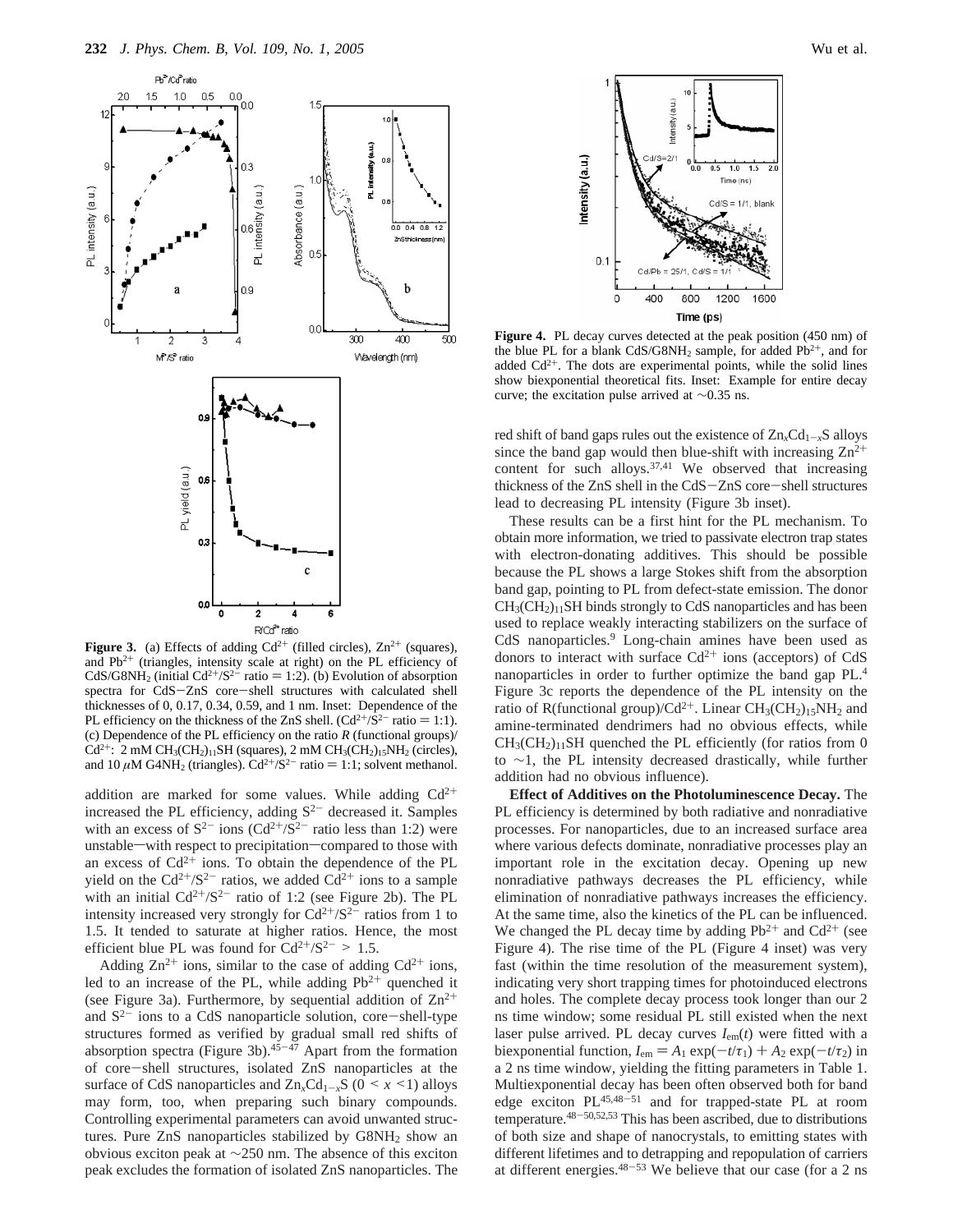**TABLE 1: Fitting Parameters of the Biexponential PL Decay Curves (See Figure 4; Intensity** =  $\overline{A}_1$  **exp**( $-t/\tau_1$ ) +  $A_2 \exp(-t/\tau_2)$ 

| samples                                                                                                                                                                 | A <sub>1</sub> | $\tau_1$ (ps) $A_2$ | $\tau_2$ (ps)                                                                                                       |
|-------------------------------------------------------------------------------------------------------------------------------------------------------------------------|----------------|---------------------|---------------------------------------------------------------------------------------------------------------------|
| blank $(Cd^{2+}/S^{2-} = 1:1)$<br>added $Cd^{2+} (Cd^{2+}/S^{2-} = 2:1)$<br>added Pb <sup>2+</sup> (Cd <sup>2+</sup> /S <sup>2-</sup> =1:1,<br>$Pb^{2+}/Cd^{2+} = 1:25$ | 0.78           |                     | $102 \pm 1$ 0.22 $1843 \pm 50$<br>$0.78$ $114 \pm 2$ $0.26$ $2179 \pm 63$<br>$0.81$ $96 \pm 1$ $0.29$ $1662 \pm 35$ |
|                                                                                                                                                                         |                |                     |                                                                                                                     |

time window) comprises mainly two emitting states with close emission energies. The fast decay part (∼0.1 ns) corresponds to an emitting state with a short lifetime, while the slow one (∼1.8 ns) stems from an emitting state with a long lifetime. Since the lifetime is determined by both radiative and nonradiative decay, one possibility is that the two states have very different radiative decay times. However, we favor an explanation based on similar radiative, but different nonradiative decay times. This would mean similar defect states in the CdS, but different surface conditions on the nanoparticle, i.e., CdS that is passivated by more or less contact with the dendrimers; more contact means better passivation and slower decay.

Compared with a standard sample ("blank" in Table 1), the PL decay in the presence of added  $Cd^{2+}$  slowed slightly, while it accelerated slightly with  $Pb^{2+}$ . This helps us to analyze nonradiative processes. Since the solubility constant of PbS  $(8 \times 10^{-28} \text{ mol}^2 \text{ L}^{-2})$  is smaller than that of CdS  $(8 \times 10^{-27} \text{ A})$ mol<sup>2</sup> L<sup>-2</sup>), adding Pb<sup>2+</sup> ions leads to a replacement of Cd<sup>2+</sup> ions by  $Pb^{2+}$  ions and to the formation of PbS. According to our calculation for a 2.2 nm diameter CdS nanoparticle (see Appendix), the formation of a complete PbS monolayer on the surface requires  $Pb^{2+}/Cd^{2+}$  > 0.92. In Figure 3a this corresponds to the last two points, where quenching reaches the steady state. For  $Pb^{2+}/Cd^{2+}$  < 0.92, we infer the presence of isolated PbS nanoparticles on the surface of the CdS particles. The conduction band offset between bulk CdS and PbS is 1.2 eV.<sup>54</sup> The kinetic energies for electrons and holes in a 2.2 nm diameter CdS particle are 0.72 and 0.24 eV, respectively. Therefore electrons and holes will be trapped in the PbS part (due to larger potential energies for both). The acceleration of the PL decay by adding  $Pb^{2+}$  ions indicates that carriers trapped at PL centers of the CdS part further relax to the PbS part of the nanoparticle. This kind of quenching was also observed for HgS nanoparticles adsorbed on the surface of CdS nanoparticles.38 For the case of added  $Cd^{2+}$ , the slight slowing of the decay process indicates that some nonradiative pathways might have been eliminated. Since  $Cd^{2+}$  interacts with hole traps in the CdS particle, we infer that sulfur dangling bonds, which form shallow hole traps above the valence band, play an important role in the nonradiative recombination. Adding  $Cd^{2+}$  ions should passivate some dangling bonds and thereby increase the PL intensity. In contrast, adding both  $S^{2-}$  ions and  $CH_3(CH_2)_{11}SH$  molecules shortened the decay process slightly, probably indicating an increase in nonradiative centers.

We suggest the following model: The PL centers are the deep hole traps, and they compete with shallow hole traps for either free or shallow-trapped electrons. If the density of the shallow hole traps is high, their recombination with electrons is preferred, and the PL intensity decreases. Adding  $S^{2-}$  ions, on the one hand, covers the surface of the nanoparticle with excess  $S^{2-}$  and therefore creates more sulfur dangling bonds; on the other hand,  $S^{2-}$  also competes with the NH<sub>2</sub> groups of  $G8NH_2$  that bind surface  $Cd^{2+}$  (for the stabilization of the nanoparticle) and thus produces a surface with less protective groups. While the latter effect might be responsible for the relatively low stability of nanocomposites with a small  $Cd^{2+}/$   $S<sup>2-</sup>$  ratio, both effects should yield a nanoparticle surface with more nonradiative centers. The slight shortening of the PL decay times indicates that most photoinduced carriers are directly trapped by nonradiative centers close to the band edge, and therefore do not influence the decay of the defect-state PL. However, some carriers already trapped at PL centers further relax via nonradiative pathways and contribute to the slight shortening of the PL decay.

 $CH<sub>3</sub>(CH<sub>2</sub>)<sub>11</sub>SH$  molecules show an influence that is similar to that of  $S^{2-}$ . Vossmeyer et al. reported that the band edge exciton PL from CdSe nanocrystals decreases when dithiols are bound to the nanocrytstal surface, likely due to perturbation of the electronic structure of the CdSe core.12 We believe that in our case the  $CH_3(CH_2)_{11}SH$  molecules have a similar effect. Note that the molecules are unable to penetrate the CdS, further verifying that the quenching process is mainly surface-related.  $G4NH_2$  and  $CH_3(CH_2)_{15}NH_2$  are electron donors and mainly influence shallow electron traps. Different from  $CH_3(CH_2)_{11}$ - $SH$  and  $S^{2-}$  ions, they do not increase the density of nonradiative centers and therefore have no obvious influence on the PL.

Adding  $Cd^{2+}$  ions, on the one hand, can effectively eliminate shallow hole traps (e.g. sulfur dangling bonds) that compete with deep hole traps (PL centers); on the other hand, surface  $Cd^{2+}$  ions can attract NH<sub>2</sub> groups of neighboring G8NH<sub>2</sub> molecules to achieve a better passivation of the nanoparticle. This corresponds to the obvious growth of the nanoparticles at higher  $Cd^{2+}/S^{2-}$  ratios. Figure 2b suggests that the PL is not much influenced by surplus  $Cd^{2+}$  at high  $Cd^{2+/}S^{2-}$  ratios; in fact, some of the surplus  $Cd^{2+}$  ions can bind to amine groups, which are still available after CdS nanoparticles have formed. Since the solubility product of ZnS  $(1.6 \times 10^{-23} \text{ mol}^2 \text{ L}^{-2})$  is larger than that of CdS ( $8 \times 10^{-27}$  mol<sup>2</sup> L<sup>-2</sup>), adding only Zn<sup>2+</sup> ions will not lead to the formation of a ZnS shell. However, similar to  $Cd^{2+}$  ions,  $Zn^{2+}$  ions can decrease the number of nonradiative centers to a certain degree and thus increase the PL intensity, though less effectively than  $Cd^{2+}$  (due to their different ionic radius). To obtain or to improve band edge exciton emission, core-shell nanoclusters with larger band gap material as shell are synthesized to decrease defect-state emission and nonradiative recombination.<sup>45-47</sup> Here this concept was also applied. But we did not observe the appearance of band edge exciton emission in our CdS-ZnS core-shell structures, although the defect-state PL intensity decreased by ∼30% for three layers of the ZnS shell. The reason might be incomplete passivation of interface defects due to the large mismatch between the CdS and ZnS lattice constants (7%) and due to unoptimized growth conditions for the ZnS shell.

#### **4. Aging of the CdS/Dendrimer Nanocomposites**

The red shift of the absorption spectra of the synthesized CdS/ G8NH<sub>2</sub> nanocomposites (see Figure 5) shows that further growth occurs during storage at 25 °C ("RT aging"). We found that this growth behavior is sensitive to the  $Cd^{2+}/S^{2-}$  ratio in the synthesis. CdS nanoparticles with an initial  $Cd^{2+}/S^{2-}$  ratio of 1:1 showed no red shift of the band gaps, but a narrowing of the absorption structures upon RT aging. We interpret this as size-focusing growth: Narrowing of the size distribution occurs when all nanocrystals in a solution are slightly larger than a certain critical size.55-<sup>58</sup> Under these conditions, the smaller nanocrystals in the distribution grow faster than the larger ones. CdS nanoparticles with initial  $Cd^{2+/}S^{2-}$  ratios of 3:1 and 1:2 showed a narrowing of the absorption structures with a rapid red shift of band gaps at short aging times, but a gradual red shift at longer times. The later stage reflects a size-defocusing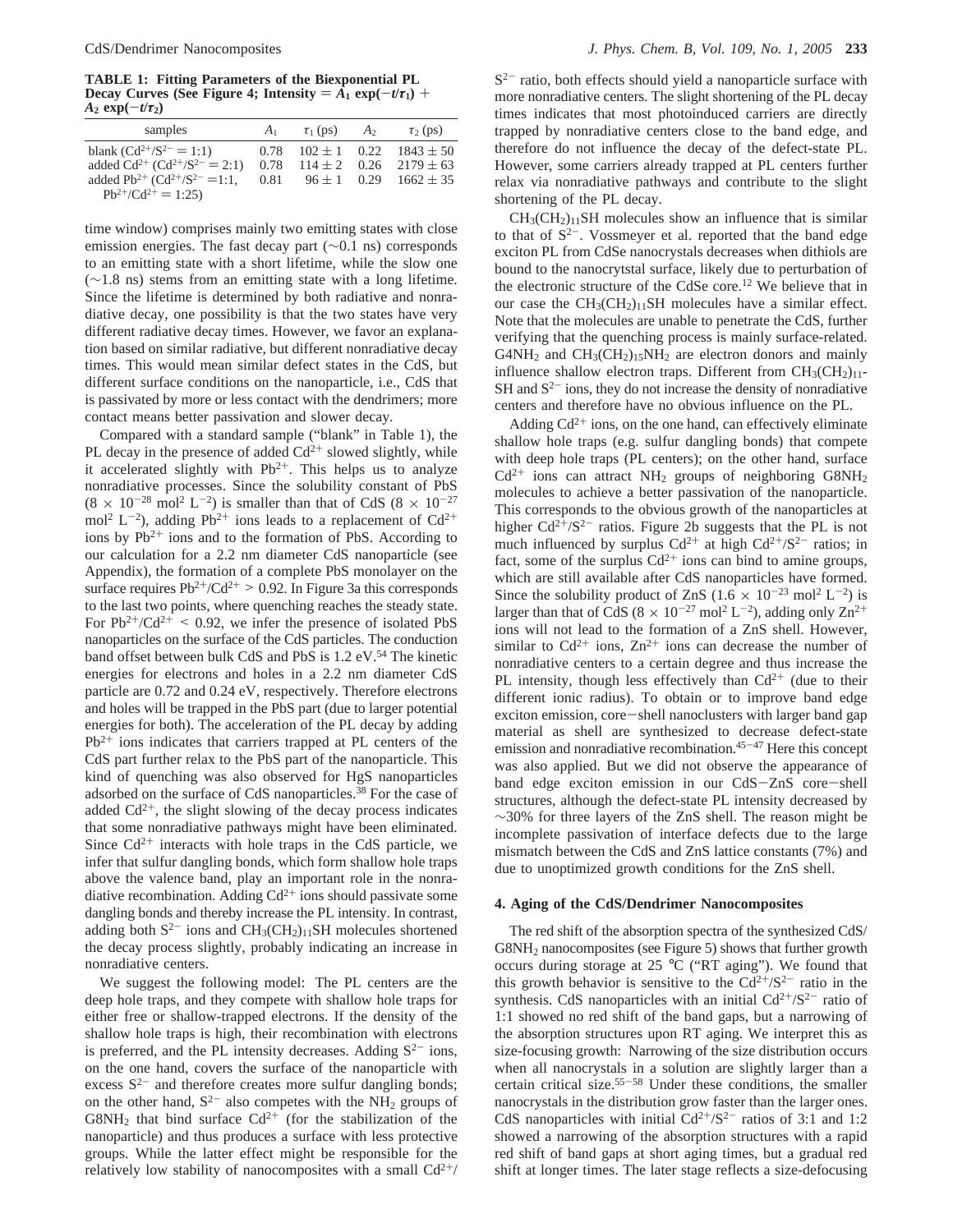

**Figure 5.** Evolution of absorption spectra of CdS/G8NH<sub>2</sub> nanocomposites in methanol after storage at 25 °C (RT aging); spectra at the bottom without aging. (a) Cd/S ratio 3:1; aging, 0 min, 1 h 10 min, 2 h 10 min, 3 h 55 min, 5 h, 6 h, 17 h, 1 day, 3 days, and 6 days. (b, c) ratios of 1:1 and 1:2; aging, 0 min, 10 min, 30 min, 1 h 10 min, 3 h 15 min, 5 h 39 min, 2 days, 6 days, and 7 days.



Figure 6. (a) Upper part: Red shift of band gap (solid squares) and PL (half-squares) for a  $Cd^{2+}/S^{2-}$  ratio of 3:1 and red shifts of band gaps for  $Cd^{2+}/S^{2-}$  ratios of 1:1 (solid circles) and 1:2 (empty triangles), as a function of RT aging. The open circle marks the start of the experiments. Lower part: Variations in half-width at half-maximum of the exciton absorption peak upon aging for  $Cd^{2+/}S^{2-}$  ratios of 3:1 (solid squares), 1:1 (solid circles), and 1:2 (empty triangles). (b) Corresponding evolutions of PL spectra ( $\lambda_{ex}$ = 320 nm) for the sample with the  $Cd^{2+}/S^{2-}$  ratio of 3:1. Inset: Changes in full width at halfmaximum of the exciton absorption peak (solid squares) and in PL intensity (half-filled circles) upon aging.

growth:55-<sup>58</sup> When the monomer concentration (here solvated  $Cd^{2+}$  or  $S^{2-}$  ions, not nanoparticles) is depleted due to the growth, the critical size (the particle radius in equilibrium with the bulk solution) of the particles becomes larger than the average size, and the distribution broadens because some smaller nanocrystals are shrinking and eventually disappear, while larger ones are still growing (Ostwald ripening). Deviations from the stoichiometric ratio enhance the defocusing growth. Figure 6a shows the red shifts of the band gaps with time. Each band gap *E*<sub>g</sub> was extrapolated from  $\sigma h v' = (h v' - E_g)^{1/2}$  (*σ* is the extinction coefficient;  $h\nu'$  is the energy of the radiation).<sup>59</sup> During 6 days of aging, CdS nanoparticles with an initial  $Cd^{2+}/$  $S^{2-}$  ratio of 1:1 showed no increase in average particle size, while those with initial  $Cd^{2+/}S^{2-}$  ratios of 3:1 and 1:2 showed an obvious increase in average particle size, indicated by the red shift of *E*g.

For samples with a  $Cd^{2+/}S^{2-}$  ratio of 3:1, the particle size range coincides with that (diameter  $\leq$  2 nm) of CdS nanoparrange coincides with that (diameter  $\leq 2$  nm) of CdS nanoparticles stabilized with 1-thioglycerol.<sup>60</sup> For the latter, however, the lowest absorption bands did not shift gradually during the particle growth, but one absorption band was formed at the expense of another (280, 308, and 333 nm). In our case, except for the initial growth stage (the first 70 min), this band shifted from 293 (actually a plateau) to 312 nm, and it showed a gradual red shift from 312 to 321 nm in the subsequent growth. We attribute this difference in growth behavior to different reaction temperatures and stabilizers. For samples with a  $Cd^{2+}/S^{2-}$  ratio of 1:1, the lowest absorption band (358 nm) coincides with that of  $Cd_{32}S_{14}(SC_6H_5)_{36}$ <sup>(</sup>(DMF)<sub>4</sub> (DMF = dimethylformamide), a cluster with a 1.5 nm CdS core.<sup>61</sup> We find an obvious peak around 332 nm that is assigned to the second exciton transition of CdS nanoparticles; this peak is not observed for  $Cd_{32}S_{14}$ - $(SC<sub>6</sub>H<sub>5</sub>)<sub>36</sub>$ <sup>\*</sup>(DMF)<sub>4</sub>, which shows a strong broad luminescence at 500 nm that is attributed to an intrinsic excited state of the cluster, since the cluster has an extremely sharp size distribution and a well-defined surface.<sup>61</sup> Although our nanoparticles also show a strong broad emission (centered at 460 nm), the 460 nm emission is here from surface defect states; very narrow band-gap exciton emission for CdS nanoparticles of similar size has been reported recently.<sup>62</sup>

The widths of the exciton absorption and of the band edge luminescence peaks reflect the nanoparticle size polydispersity. In our case, only the defect-state PL was observed. We therefore use the width of the first exciton absorption peak to evaluate the size distribution of the nanoparticles, which is a good indicator for size focusing or defocusing. Due to the difficulty in determining the full width at half-maximum (fwhm), similar to the case of Yu et al.,<sup>63</sup> we measured the half-width at halfmaximum (hwhm) on the low-energy side of the first exciton absorption peak for each sample. For all three  $Cd^{2+}/S^{2-}$  ratios, we can see a very sharp decrease of hwhms at short aging times, indicating a rapid size focusing, followed by a slow increase of hwhms, indicating a slow size defocusing. For  $Cd^{2+/}S^{2-} = 1:1$ , the narrowest hwhm is  $14 \pm 1$  nm, comparable to the  $11 \pm 1$ nm of hwhm for the monodisperse CdS nanocrystals by Yu et al.63 Note that the largest variation in growth (both the narrowing of the size distribution and the rapid red shift of the band gaps) occurred mainly within 1 day. Therefore the RT growth can be divided into two stages: a fast one within 1 day, due to the focusing growth, and a slow one, due to defocusing growth. Our results agree with recent studies that indicate that the control of the growth behavior can be used to obtain a narrow size distribution.58,59 In our case, CdS nanoparticles synthesized with stoichiometric ratio had an especially narrow size distribution.

In addition, we also plotted the red shifts and fwhms of the defect-state PL peak energy versus the aging times for a  $Cd^{2+}/$  $S^{2-}$  ratio of 3:1. The obvious red shift in the PL peak energy with aging reflects the size sensitivity of this PL band. The narrowest fwhm for the PL is  $106 \pm 2$  nm and much broader than that for the corresponding lowest exciton absorption band  $(44 \pm 2 \text{ nm})$ , pointing out its defect-state nature. An interesting feature is that the size-focusing process was additionally observed from the variations in fwhm from the defect-state PL with aging (Figure 6b inset): very small fwhms at short aging times, followed by nearly constant minimum fwhms for longer aging times. The fwhm changes in the PL for shorter time aging agree with the corresponding hwhm changes in the first exciton absorption peaks. This is not true for longer aging times, which we assign to the difference in light absorption and emission processes: Absorption spectra reflect all particles in solution, while PL spectra only represent those that emit radiatively. This might indicate that a narrower size distribution reflects a better surface ordering, therefore decreasing nonradiative processes.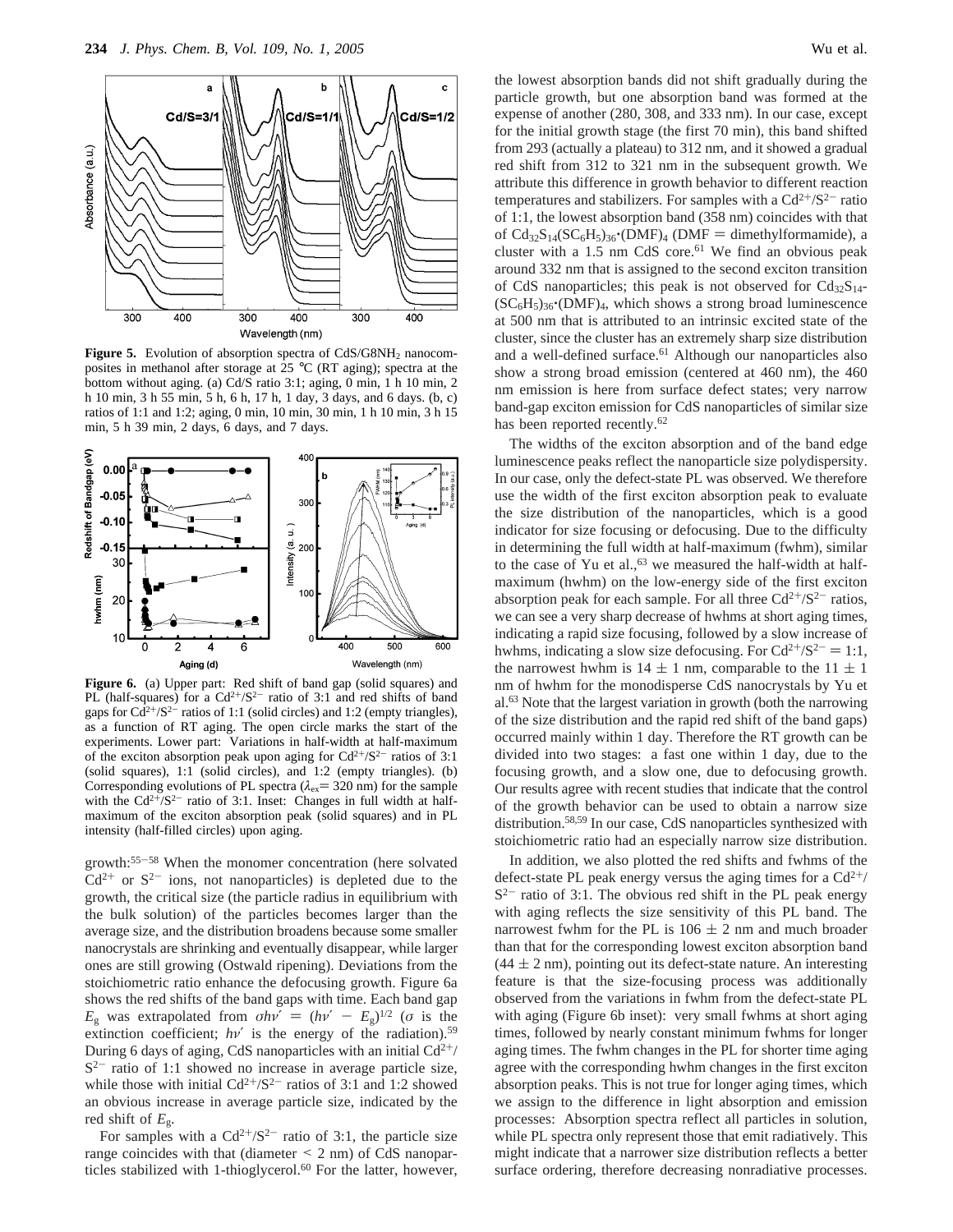Note that the PL yield continuously increases with aging. The increase in PL intensity can be described by two stages. The first stage coincides with the size-focusing stage of particle growth, and the second stage falls in the size-defocusing stage. Recently, several groups have studied the relation between band edge exciton emission and growth conditions of nanocrystals. $64-66$ The increasing PL yield during the size-focusing stage has been observed for band edge exciton emission.64,66 This is ascribed to an optimal surface structure/surface reconstruction of the nanocrystal (less surface defect states) during the focusing growth. We believe that this mechanism is also responsible for the defect-state PL that increases in the first stage in our case. Most probably, mainly nonradiative defect states are eliminated in comparison with the case of band edge exciton emission (where both nonradiative and radiative defect-state emissions are eliminated). Talapin et al. found that during the Ostwald ripening stage, the particles with nearly zero growth rate show the most efficient band edge exciton emission.<sup>65</sup> They claim that this is due to a better surface passivation, obtained by a slower growth rate. For our case, the growth rate is very slow in the second stage, although size defocusing starts due to Ostwald ripening. This translates into a further optimization of the surface and therefore further increase of the PL. Constant minimum fwhms of the PL during the second stage support the results by Talapin et al. For CdS nanoparticles with an initial  $Cd^{2+/}S^{2-}$  ratio of 3:1, the PL yield increased (by up to 700%, see Figure 6b). The final quantum yield was 11% at room temperature, compared with coumarin 47. The PL yields for the other samples also increased, by max. 200%.

**Influence of Aging on the Blue Photoluminescence.** Sooklal et al. first reported strong blue PL from CdS nanoparticles with G4 dendrimers as stabilizers. $23$  They found very high roomtemperature PL yields. The mechanism of this blue PL has, however, not been elucidated. Three mechanisms can operate for CdS nanoparticles: Recombination of free carriers (A), of trapped holes with free electrons or shallow-trapped electrons (B), and of trapped electrons with free or shallow-trapped holes (C). When free carriers are responsible for the PL, the emission energy  $h\nu$  should be close to the band gap  $E_{\rm g}$ . For bulk CdS, the difference between the effective mass of an electron ( $m_e$  =  $0.22 m_0$ , where  $m_0$  is the mass of a free electron) and that of a hole ( $m_h = 0.7$   $m_0$ ) is relatively large. The fraction of extra energy (due to confinement) carried by electrons is rather high (75%) compared to that carried by holes (25%). This indicates that the recombination of a free electron with a trapped hole (mechanism B) is more sensitive to size effects than that of a trapped electron with a free hole (mechanism C). Therefore, we can use the dependence of the PL peak energy (*hν*) on the particle size to distinguish between mechanisms B and C.

As shown above, CdS nanoparticles with nonstoichiometic ratios show an obvious growth behavior. We can use this to study the relation between the PL and the particle size. Figure 7 presents absorption, PL excitation, and emission spectra of CdS/G8NH2 nanocomposites aged for 1 and 22 days in methanol (initial  $Cd^{2+}/S^{2-}$  ratio of 3:1). Red shifts of the band gaps and of the PL peaks (see Figure 6) indicate an increase in particle size upon aging. Recently, CdS nanoparticles of similar size (2 nm), obtained from a high-temperature synthesis, have been reported to show only band edge PL.62 The strong band edge emission of such small CdS nanoparticles (2.6 nm) was further verified by Yu et al., although the defect-state PL still has 12% room-temperature quantum yield, indicating the difficulty in getting rid of the defect-state emission from very small nanoparticles.51



**Figure 7.** Absorption (solid lines), excitation ( $\lambda_{em} = 450$  nm, dashed lines), and PL ( $\lambda_{\rm ex}$  = 320 nm, dashed dotted lines) spectra of CdS nanoparticles aged 1 day (top) and 22 days (bottom).

We did not obtain band edge emission, probably because our CdS has more defects due to imperfect surface passivation, and due to the low synthesis temperature. Our excitation band gaps were narrower than the absorption band gaps, indicating less effective emission from smaller particles. We therefore used the excitation band gap  $E<sub>g</sub>$  in the following calculations. We found  $E_g - hv = 0.87 \pm 0.005$  eV for 1 day and  $0.84 \pm 0.005$ eV for 22 days aging ( $h\nu$  is the PL peak energy). Since  $E_{\rm g}$  – *hν* is quite large, we can exclude mechanism A. Therefore, the PL process should involve deep-trapped electrons or holes. For a transition arising from a trapped electron and a free hole, the variation of *hν* with particle size (∆*hν*) would be close to 0.25  $\Delta E_{\rm g}$  ( $\Delta E_{\rm g}$  is the variation of  $E_{\rm g}$  with the particle size) since the hole carries 25% extra energy, as discussed above. ∆*hν* between Figure 7a and Figure 7b (0.13 eV) was, however, rather close to  $0.75\Delta E_g = 0.12$  eV, indicating its high sensitivity to the particle size. From this, we can exclude trapped electrons (mechanism C) as deep-trapped carriers here.

Therefore, mechanism B is the most probable pathway for the PL process. For mechanism B, the energy level difference between the trapped hole and the valence band caused by size variations should be close to 0.25∆*E*g. The difference between the 0.87 eV determined from Figure 7a and the 0.84 eV from Figure 7b is 0.03 eV, in good agreement with the value of 0.25∆*E*<sup>g</sup> (0.04 eV). For bulk CdS, a deep-trapped hole state  $\sim$ 0.84 eV above the valence band<sup>67</sup> fits to the PL energy value we observed here. Mechanism B is also reported to be responsible for the trapped-state PL in CdS nanoparticles synthesized with other stabilizers.<sup>41,68,69</sup> For example, Haesselbarth et al. used two different electron acceptors to quench the PLs from CdS nanoparticles stabilized by  $\text{Na}_4\text{P}_2\text{O}_7$  in aqueous solution. By the comparison between the electron trap potential and the acceptor potentials, they verified that the electron traps are shallow and that defect-state PL involves shallow electron traps and deep hole traps, located on the surface of the nanocrystalline particles.68 Lifshitz et al. performed photoluminescence and optically detected magnetic resonance studies; they verified that trapped-state PL results from recombination between shallow-trapped electrons and deep-trapped holes, associated with the surface of the particles.<sup>69</sup>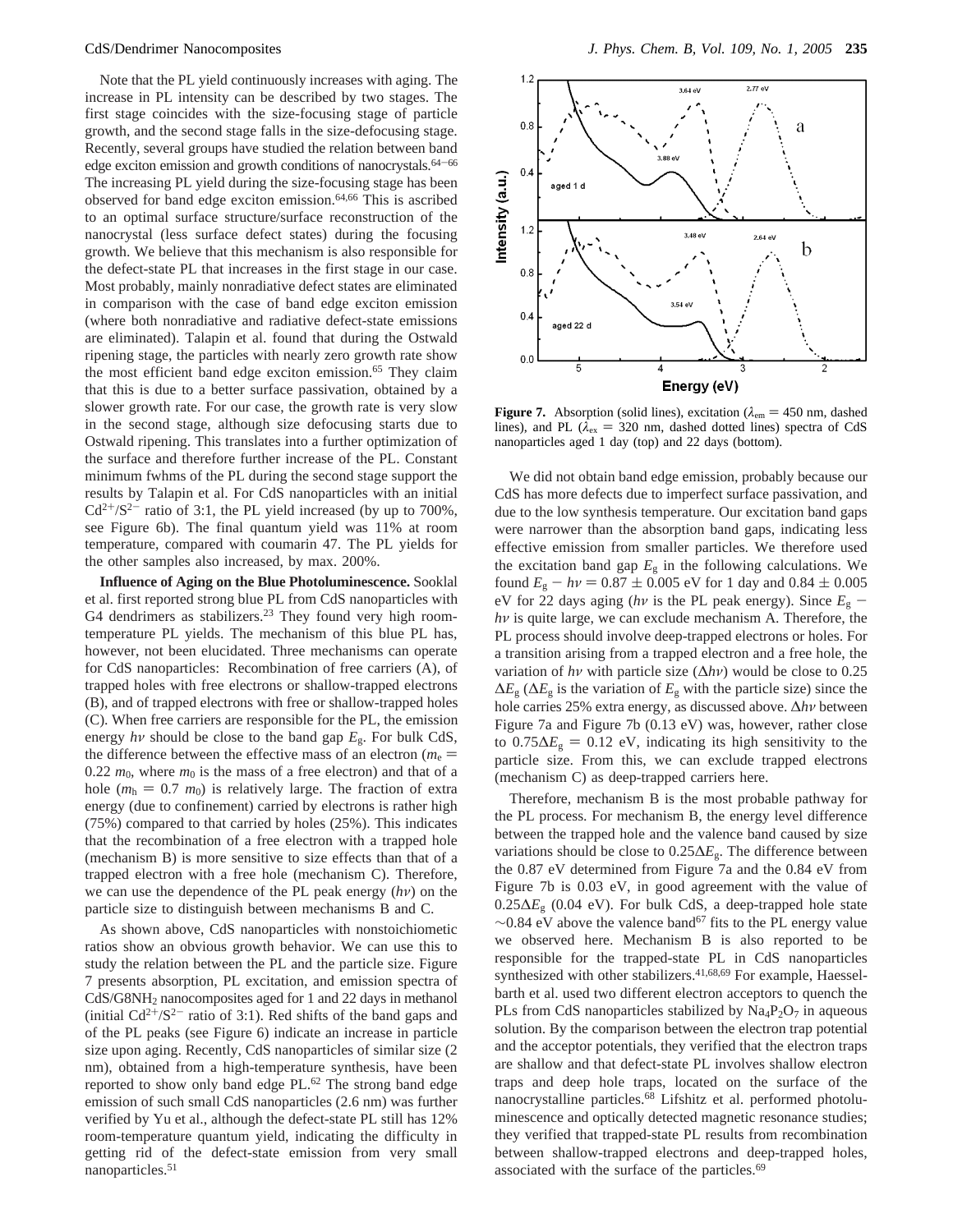

Figure 8. (a) Transmission electron micrograph of CdS/G8NH<sub>2</sub> nanocomposites. (b) Topographic IC-AFM images (intermittent contact mode) of CdS/G8NH<sub>2</sub> nanocomposites (initial Cd<sup>2+</sup>/S<sup>2-</sup> ratio of 3:1) on a silicon wafer after adsorption from solution. The white line is the topographic profile shown below. Right: Illustration of possible nanocomposites. (See text.)

### **5. Morphology and Adsorption**

Since we used a  $Cd^{2+}/G8NH_2$  ratio of 360 for the synthesis,  $Cd^{2+}$  should bind only to the terminal NH<sub>2</sub> groups (1024 per molecule), and the nucleation sites of the CdS nanoparticles should be the  $NH<sub>2</sub>$  groups. Therefore, the location of the CdS nanoparticles is most probably at the surface region of the dendrimers; i.e., the CdS nanoparticles are bound to the NH2 groups. The diameter of the particles calculated from the absorption band gap is  $\leq 2$  nm,<sup>63</sup> which is smaller than the 3.4 nm calculated by assuming one particle  $(Cd_{360}S_{360})$  per G8NH<sub>2</sub>. The transmission electron micrograph shown in Figure 8a also verifies the size of the CdS nanoparticles (around 1.5 nm). The synthesized CdS nanocomposites are therefore of the external type, with roughly two CdS nanoparticles per dendrimer

(estimated). Figure 8b presents a topographic intermittent contact (IC) AFM image of nanocomposites on an oxidized silicon wafer. The average height of the nanocomposites is ∼9 nm; they have a relatively narrow size distribution and a regular shape. There are some  $3-4$  nm high small dots (see circle). This height corresponds to that of single G8NH<sub>2</sub> molecules on hydrophilic substrates.<sup>68-70</sup> Such a dot can be either a single pure G8NH2 or a single G8NH2 with CdS nanoparticles. Thus, our 9 nm average height indicates that most isolated dots in the AFM image contain two or three G8NH2 molecules together with several CdS nanoparticles.

**Adsorption of Cd***S***/Dendrimer Nanocomposites on Flat Substrates.** The adsorption of pure dendrimers on substrates can be classified into two types. On hydrophilic substrates, single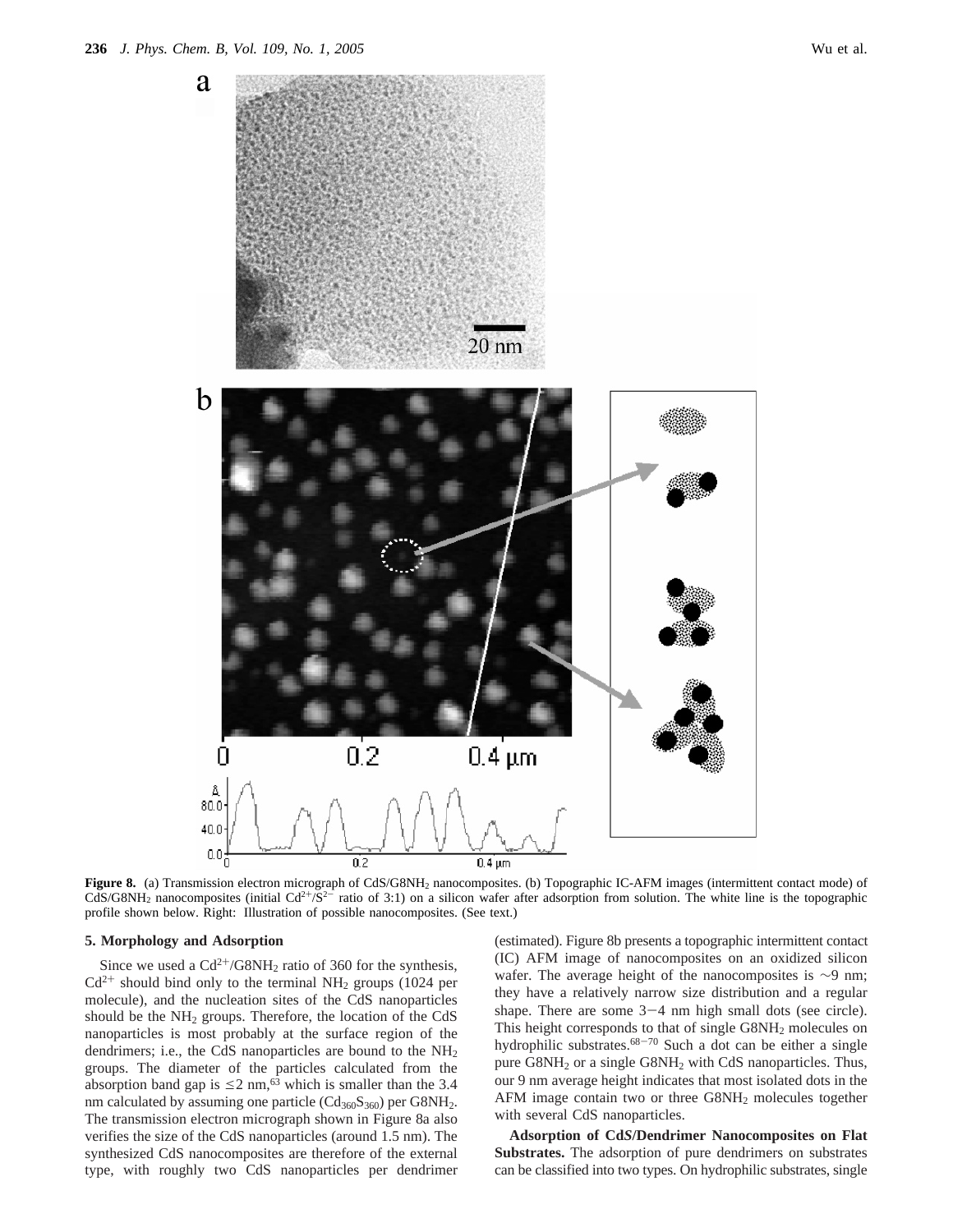

Figure 9. Topographic IC-AFM images of CdS/G8NH<sub>2</sub> nanocomposites adsorbed on (a) mica, (b) graphite, (c) gold, and (d)  $HOOC(CH<sub>2</sub>)<sub>15</sub>S$ / gold.

dendrimers dominate; their AFM-determined height is smaller than their diameters in solution, indicating a deformation due to strong interactions between dendrimers and substrate.<sup>70-72</sup> On hydrophobic substrates, aggregates of several or even tens of dendrimers dominate, but the height of a single dendrimer is similar to its diameter in solution, indicating weak dendrimersubstrate interactions.<sup>70</sup>

We imaged fresh CdS/G8NH<sub>2</sub> nanocomposites on mica with AFM (see Figure 9). Compared to the silicon wafer (Figure 8b), the coverage of CdS/G8NH2 on mica was much lower, despite the high hydrophilicity of the mica substrate. The particle sizes on mica were larger than on silicon, indicating the formation of aggregates. This is different from the adsorption of pure  $NH_2$ -terminated (or  $NH_3^+$ -terminated) dendrimers on mica, where single dendrimers dominate.<sup>70,73</sup> The difference between a silicon wafer and mica may be due to the higher density of OH groups on the wafer.

Pure graphite showed some (multilayer) steps. After adsorption of CdS/G8NH2 nanocomposites, the substrate was covered with spots (see white dots in Figure 9b; some graphite steps extend from the lower left to the upper right). Compared with  $CdS/G8NH<sub>2</sub>$  on a silicon wafer, the spots were larger in size and less regular in shape, indicating further agglomeration of nanocomposites upon adsorption. CdS nanoparticles should not play a role in this agglomeration process since pure dendrimers, too, exist mainly in the form of aggregates on a hydrophobic substrate.73

Nanocomposites can also adsorb on pure gold and on a selfassembled monolayer, HOOC(CH2)15S/gold (Figure 9c,d; the gray or white islands with >200 nm diameter result from the gold morphology). Since pure G8NH2 adsorbs on gold with multidentate  $Au-NH_2$  interactions,<sup>72,74</sup> we assume a similar mechanism for the adsorption of CdS/G8NH2 nanocomposites on gold. For the carboxylate-terminated molecular layer, electrostatic forces-in addition to hydrogen bonds-can also be important: Partial deprotonation of COOH groups produces a negatively charged surface, while partial protonation of  $NH<sub>2</sub>$ groups results in positively charged nanocomposites.32



Figure 10. Topographic IC-AFM images of CdS/G8NH<sub>2</sub> nanocomposites printed on gold/chromium/glass substrates (3 *µ*m pattern size).

From these observations, we can roughly classify the adsorption of fresh CdS/G8NH2 nanocomposites into two types, according to their interaction with the substrate: When hydrogen bonds, multidentate metal-ligand interactions, or electrostatic forces prevail, the composites will adsorb strongly and will not form large aggregates. Substrates that belong to this type are silicon, gold, and carboxylate-terminated substrates (mica, although hydrophilic, does not fit very well into this category). In contrast, when nanocomposites interact weakly (by van der Waals forces) with hydrophobic substrates such as graphite, the particles can diffuse on the substrate and form larger aggregates.73

On the basis of these findings, our  $CdS/G8NH<sub>2</sub>$  nanocomposites should be patterned on substrates in the same way as pure dendrimers. Indeed we have successfully patterned CdS/ G8NH2 nanocomposites on silicon wafers, on the basis of interactions between NH2 groups (of G8NH2) and OH groups on the silicon surface.75 Similarly, dendrimers form a monolayer on gold (due to multidentate  $Au-NH_2$  interactions) when adsorbed from solution.<sup>71,73</sup> The nanocomposites, too, show a high coverage after adsorption on gold (Figure 9c). Hence, they should be printable on gold, which we demonstrate in Figure 10. The large scan (Figure 10a) indicates a successful transfer of the nanocomposites to the gold surface. Zoom-in scans (Figure 10b,c,d) suggest a high coverage in the printed (contact) region and a sharp edge between the printed and the unprinted regions.

### **6. Conclusions**

Amine-terminated polyamidoamine dendrimers of generation 8 (G8NH2) can be used as stabilizers for the synthesis of very small CdS nanoparticles from  $Cd^{2+}$  and  $S^{2-}$  in methanol at 25 °C. The particles are located at the surface regions of the dendrimers and can be further modified by amines, thiols, and metal ions. Sequential addition of  $S^{2-}$  and  $Zn^{2+}$  yields CdS-ZnS core-shell nanocomposites. Blue photoluminescence (PL) is the dominant PL in this system and is most efficient when the ratio  $Cd^{2+/}S^{2-}$  is at least 1.5 in the synthesis. Energy level structure analysis and picosecond time-resolved PL decay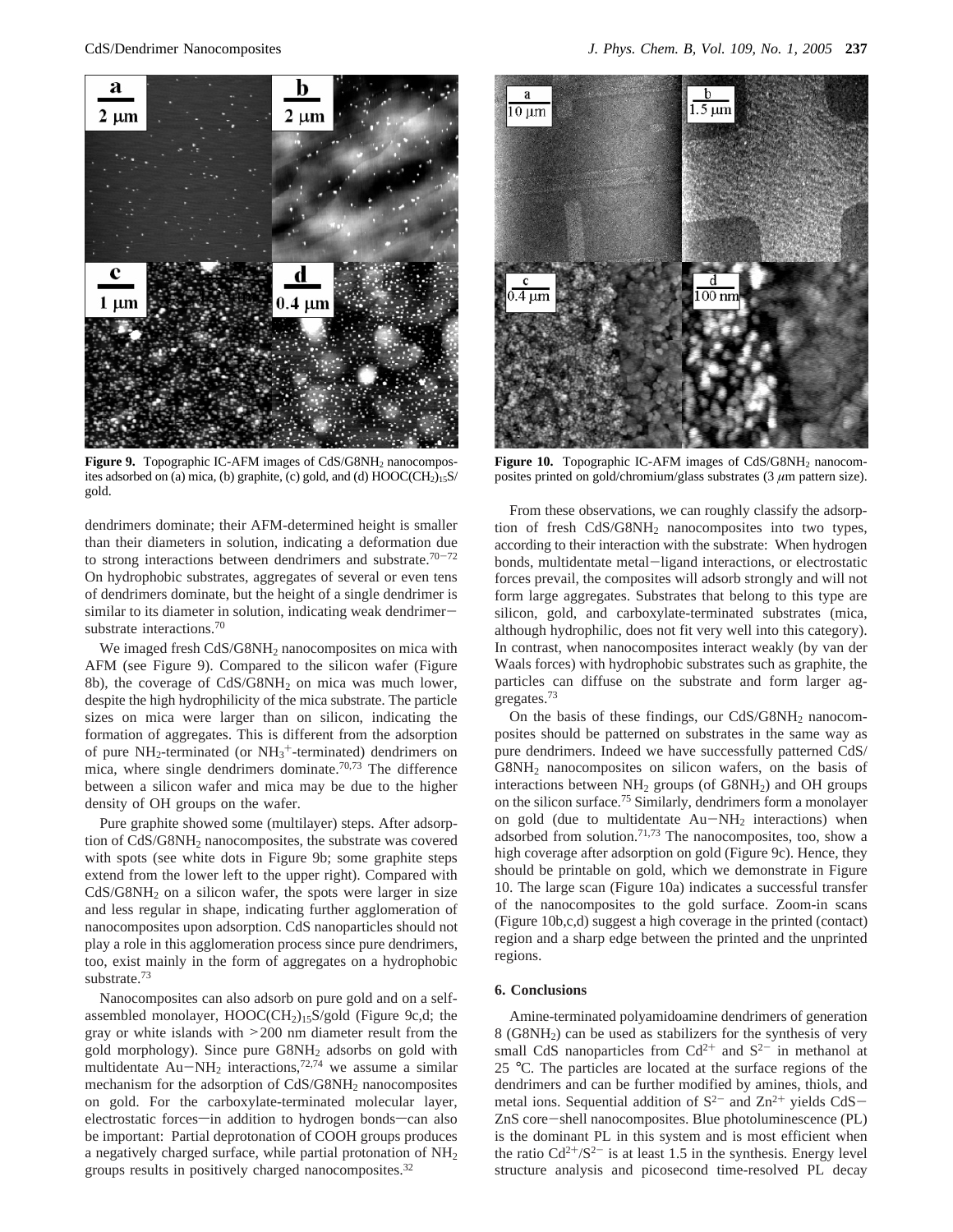measurements indicate that deep-trapped holes  $(Cd^{2+})$  vacancies) recombine with shallow-trapped or free electrons to yield the blue PL. Shallow hole traps dominate the nonradiative processes. By controlling the nonradiative pathways, e.g., with added  $Cd^{2+}$ , the blue PL can be improved.

Through the control of the preparation conditions, very small CdS nanoparticles (2 nm in diameter) with a narrow size distribution can be obtained. Their structure is presumably imperfect; consequently the PL is dominated by a defect-state emission. We show that additives can passivate various possible defect states at the surface of the CdS nanoparticles.

The interaction between our CdS/G8NH<sub>2</sub> nanocomposites and various flat substrates allows for dendrimer-induced facile adsorption via hydrogen bridges or multidentate metal-ligand or electrostatic interactions. This constitutes the basis for the printing of nanocomposites on hydrophilic substrates.<sup>75</sup> Hence, one material (the dendrimers) can fulfill two functions, acting as nanoparticle stabilizer in their synthesis and allowing nanoparticle binding to flat substrates. The method that we present could be widely applied; for example, one could replace the stabilizers of other nanoparticles by carboxylate- and amineterminated dendrimers in a simple reaction.4,66,76 The resulting particles can thereafter be immobilized by adsorption or by printing on a range of substrates.

**Acknowledgment.** We thank A. Christ and J. Kuhl for help with the time-resolved measurements and for valuable discussions. We thank Z. L. Zhang (MPI für Metallforschung, Stuttgart) for recording TEM images.

### **Appendix: Calculation of the Thickness of ZnS and PbS Shells**

 $M<sub>CdS</sub>$ ,  $d<sub>CdS</sub>$ , and  $n<sub>CdS</sub>$  are molecular weight, density, and the number of MS (metal particles sulfide) per  $nm<sup>3</sup>$ , respectively.

$$
n_{\text{CdS}} = (6.02 \times 10^{23} / \text{mol})(1 / M_{\text{CdS}}) d_{\text{CdS}}
$$
  
= (6.02 \times 10^{23} / \text{mol})[1/(144.48 \text{ g/mol})](4.83 \text{ g/cm}^3)  
= 20 / \text{nm}^3

Similarly,

$$
n_{\text{ZnS}} = (6.02 \times 10^{23} / \text{mol})(1/M_{\text{ZnS}})d_{\text{ZnS}}
$$
  
= (6.02 \times 10^{23} / \text{mol})[1/(97.456 \text{ g/mol})](4.09 \text{ g/cm}^3)  
= 25 / \text{nm}^3

Similarly,

$$
n_{\rm PbS} = (6.02 \times 10^{23} / \text{mol})(1 / M_{\rm PbS}) d_{\rm PbS}
$$
  
= (6.02 \times 10^{23} / \text{mol})[(1/(239.27 \text{ g/mol})](7.6 \text{ g/cm}^3)]  
= 19 / \text{nm}^3



Supposing that the concentration of  $M^{2+}$  ions in solution, the number of nanoparticles in solution, the volume of the nanoparticle, and the number of MS per nanoparticle are  $C_{\rm M^{2+}}$ ,  $X_{\rm MS}$ ,  $V (V = (4/3)\pi Rc^3)$ , and  $N_{MS} (= Vn_{MS})$ , respectively, then

$$
X_{\text{CdS}} = (6.02 \times 10^{23} / \text{mol})(C_{\text{Cd}}^{2+} / N_{\text{CdS}})
$$
  

$$
X_{\text{ZnS}} = (6.02 \times 10^{23} / \text{mol})(C_{\text{Zn}}^{2+} / N_{\text{ZnS}})
$$

If we assume that the entire amount of ZnS grows exclusively on the CdS cores, then  $X_{\text{CdS}} = X_{\text{ZnS}}$ . The result is as follows:

$$
C_{\text{Zn}}^{2+}/C_{\text{Cd}}^{2+} = N_{\text{ZnS}}/N_{\text{CdS}} = (R^3 - R_{\text{C}}^3)n_{\text{ZnS}}/R_{\text{C}}^3n_{\text{CdS}}
$$

$$
R = [1 + 0.8(C_{\text{Zn}}^{2+}/C_{\text{Cd}}^{2+})]^{1/3}R_{\text{C}}
$$

For the PbS shell:

$$
R = [1 + 0.8(C_{\text{Pb}}^{2+}/C_{\text{Cd}}^{2+})]^{1/3} R_{\text{C}}
$$

#### **References and Notes**

(1) Henglein, A. *Top. Curr. Chem.* **1988**, *143*, 113. Alivisatos, A. P. *Science* **1996**, *271*, 933. Steigerwald, M. L.; Brus, L. E. *Acc. Chem. Res*. **1990**, *23*, 183; Chestnoy, N.; Harris, T. D.; Brus, L. E. *J. Phys. Chem.* **1986**, *90*, 3393.

- (2) Bawendi, M. G.; Steigerwald, M. L.; Brus, L. E. *Annu. Re*V*. Phys. Chem.* **1990**, *41*, 477.
- (3) Murray, C. B.; Norris, D. J.; Bawendi, M. G. *J. Am. Chem. Soc.* **1993**, *115*, 8706.

(4) Peng, X. G.; Schlamp, M. C.; Kadavanich, A. V.; Alivisatos, A. P. *J. Am. Chem. Soc*. **1997**, *119*, 7019.

(5) Peng, Z. A.; Peng, X. G. *J. Am. Chem. Soc.* **2001**, *123*, 183.

(6) Peng, Z. A.; Peng, X. G. *J. Am. Chem. Soc.* **2002**, *124*, 3343.

(7) Spanhel, L.; Hasse, M.; Weller, H.; Henglein, A. *J. Am. Chem. Soc.* **1987**, *109*, 5649.

(8) Gaponik, N.; Talapin, D. V.; Rogach, A. L.; Hoppe, K.; Shevchenko, E. V.; Kornowski, A.; Eychmüller, A.; Weller, H. *J. Phys. Chem. B* **2002**, *106*, 7177.

(9) Pileni, M. P. *Catal. Today* **2000**, *58*, 151.

- (10) Zhao, H.; Douglas, E. P.; Harrison, B. S.; Schanze, K. S. *Langmuir*
- **2001**, *17*, 8428. (11) Zhou, H. S.; Honma, I.; Komiyama, H.; Haus, J. W. *J. Phys. Chem*.
- **1993**, *97*, 895. (12) Vossmeyer, T.; Jia, S.; Delono, E.; Diehl, M. R.; Kim, S. H.; Peng, X.; Alivisatos, A. P.; Heath, J. R. *J. Appl. Phys.* **1998**, *84*, 3664.
- (13) Rogach, A. L.; Susha, A. S.; Caruso, F.; Sukhorukov, G. B.; Kornowski, A.; Kershaw, S.; Möhwald, H.; Eychmüller, A.; Weller, H.
- *Ad*V*. Mater*. **<sup>2000</sup>**, *<sup>12</sup>*, 333.

(14) Lu, C.; Wu, N.; Wei, F.; Zhao, X.; Jiao, X.; Xu, J.; Luo, C.; Cao, W. *Ad*V*. Funct. Mater.* **<sup>2003</sup>**, *<sup>13</sup>*, 548.

- (15) Tomalia, D. A.; Baker, H.; Dewald, J.; Hall, M.; Kallos, G.; Martin, S.; Roeck, J.; Ryder, J.; Smith, P. *Polym. J.* **1985**, *17*, 117.
	- (16) Balogh, L.; Tomalia, D. A. *J. Am. Chem. Soc.* **1998**, *120*, 7355.
	- (17) Zhao, M. Q.; Crooks, R. M. *J. Am. Chem. Soc*. **1998**, *120*, 4877.
	- (18) Zhao, M. Q.; Crooks, R. M. *Angew. Chem., Int. Ed*. **1999**, *38*, 364.
	- (19) Lemon, B. I.; Crooks, R. M. *J. Am. Chem. Soc.* **2000**, *122*, 12886.
	- (20) Zhao, M. Q.; Crooks, R. M. *Chem. Mater*. **1999**, *11*, 3379.
- (21) Zheng, J.; Stevenson, M. S.; Hikida, R. S.; Van Patten, P. V. *J. Phys. Chem. B* **2002**, *106*, 1252.
- (22) Strable, E.; Bulte, J. M.; Moskowitz, B.; Vivekanandan, K.; Allen,
- M.; Douglas, T. *Chem. Mater*. **2001**, *13*, 2201. (23) Sooklal, K.; Hanus, L. H.; Ploehn, H. J.; Murphy, C. J. *Ad*V*. Mater*.
- **1998**, *10*, 1083. (24) Huang, J. M.; Sooklal, K.; Murphy, C. J. *Chem. Mater*. **1999**, *11*, 3595.
- (25) Hanus, L. H.; Sooklal, K.; Murphy, C. J.; Ploehn, H. J. *Langmuir* **2000**, *16*, 2621.
- (26) Tan, N. C. B.; Balogh, L.; Trevino, S. F.; Tomalia, D. A.; Lin, J. S. *Polymer* **1999**, *40*, 2537.

(27) Donners, J. J. J. M.; Hoogenboom, R.; Schenning, A. P. H. J.; Hal, P. A. van.; Nolte, R. J. M.; Meijer, E. W.; Sommerdijk, N. A. J. *Langmuir* **2002**, *18*, 2571.

- (28) Balogh, L.; Valluzzi, R.; Laverdure, K. S.; Gido, S. P.; Hagnauer, G. L.; Tomalia, D. A. *J. Nanopart. Res.* **1999**, *1*, 353.
- (29) Tsukruk, V. V.; Rinderspacher, F.; Bliznyuk, V. N. *Langmuir* **1997**, *13*, 2171.
- (30) Zhang, H.; Grim, P. C. M.; Liu, D.; Vosch, T.; De Feyter, S.; Wiesler, U. M.; Berresheim, A. J.; Müllen, K.; Haesendock, C. V.;
- Vandamme, N.; De Schryver, F. C. *Langmuir* **2002**, *18*, 1801.
- (31) Lackowski, W. M.; Campbell, J. K.; Edwards, G.; Checkik, V.; Crooks, R. M. *Langmuir* **1999**, *15*, 7632.
- (32) Manríquez, J.; Juaristi, E.; Muñoz-Muñiz, O.; Godínez, L. A. *Langmuir* **2003**, *19*, 7315.
	- (33) Watanabe, S.; Regen, S. *J. Am. Chem. Soc*. **1994**, *116*, 4877.
	- (34) Wu, X. C.; Bittner, A. M.; Kern, K. *Langmuir* **2002**, *18*, 4984.